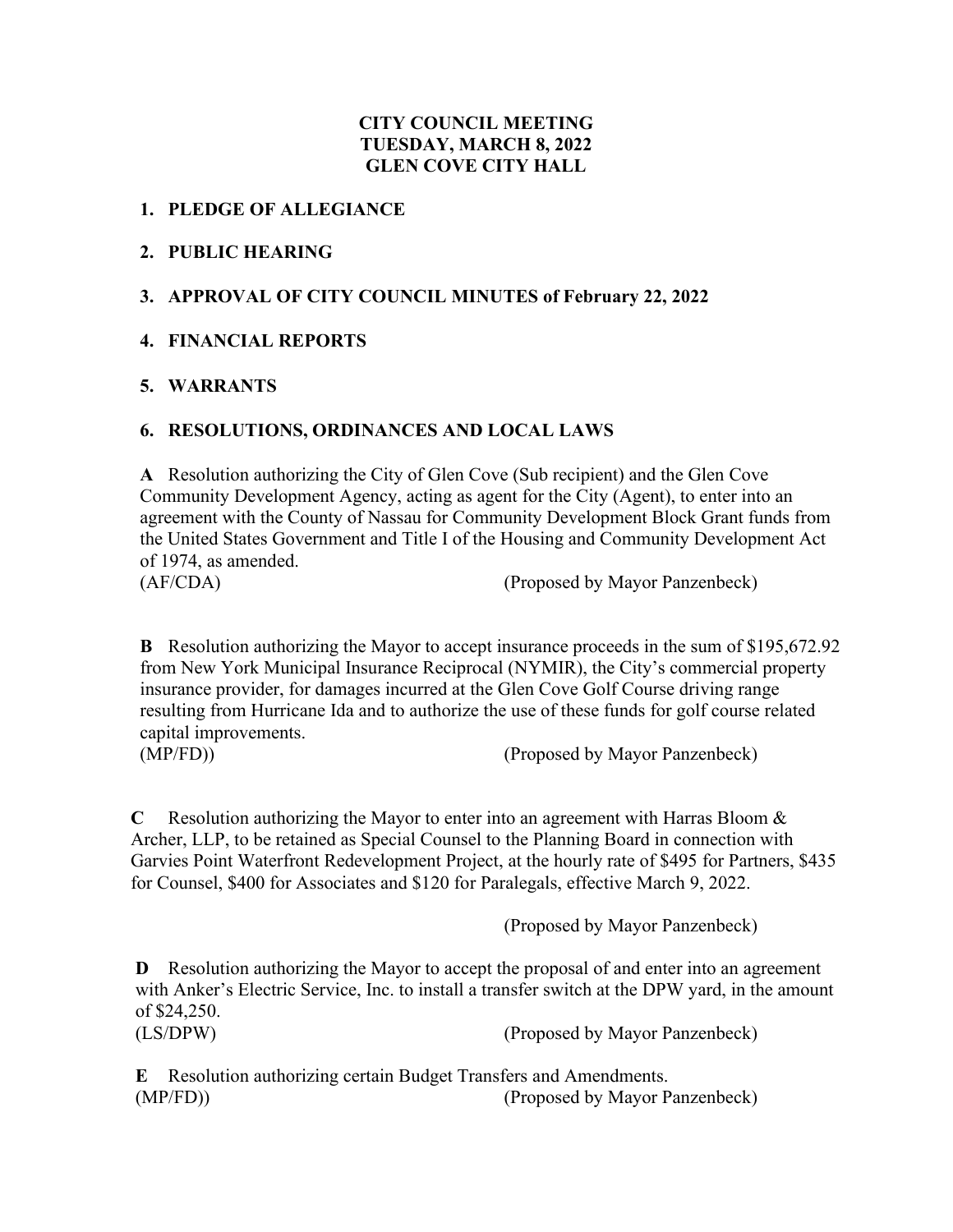**F** Resolution authorizing the Mayor to enter into an agreement with Maccarone Plumbing, Inc. for fire sprinkler inspection, testing and maintenance for the term of one year from February 25, 2022 through February 24, 2023 for a total amount of \$650. (CR/SC) (Proposed by Mayor Panzenbeck)

**G** Resolution authorizing the Mayor to enter into an agreement with MJB Administrative Services to provide musical entertainment "The History of Rock n Roll" for Circle of Friends evening program on April 27, 2022, for a total amount of \$900. (CR/SC) (Proposed by Mayor Panzenbeck)

**H** Resolution authorizing the Mayor to enter into an agreement with WB Mason for the provision of three (3) water cooler service at the Senior Center at a cost of \$0.78 per month per unit for rental of coolers and \$2.39 per five-gallon bottle. (YQ/PD) (Proposed by Mayor Panzenbeck)

**I** Resolution authoring the City Attorney to settle certain claims. (TH/CA) (Proposed by Mayor Panzenbeck)

**J** Resolution authorizing members of the Police Department to attend annual Firearms Training at T2 Asset Group/the Institute for Homeland Security and Training on March 28, 29, April 4, 5, 11, 13, 25 and 26, 2022 at a cost of \$650 per day for the total amount of \$5,200.00. (WW/PD) (Proposed by Mayor Panzenbeck)

**K** Resolution authorizing Elizabeth Mestres and Emanuel Grella to attend Urban Forestry Stewardship, March 3, 2022 through May 26, 2022, at a cost of \$125 per person. (LS/DPW) (Proposed by Mayor Panzenbeck)

**L** Resolution authorizing the Mayor to enter into a Joint Municipal Cooperative Bidding Program with Eastern Suffolk BOCES, to allow them to draft bid specifications, advertise for bids, accept and open bids, tabulate bids, award bids and report results to the City, for fuel tank testing, repair and cleaning for DPW, in the amount of \$580.00 per bid, this bid will be available for use until June 30th, 2022.

(YQ/PD) (Proposed by Mayor Panzenbeck)

**M** Resolution authorizing Alta Industrial Equipment MI LLC to perform an emergency repair for bay door No. 10 at the Glen Cove Firehouse, in the total amount of \$428.70. (RL/FD) (Proposed by Mayor Panzenbeck)

## **7. APPOINTMENTS**

- **A-1 Youth Services and Recreation**
- **A-2 Youth Services and Recreation**